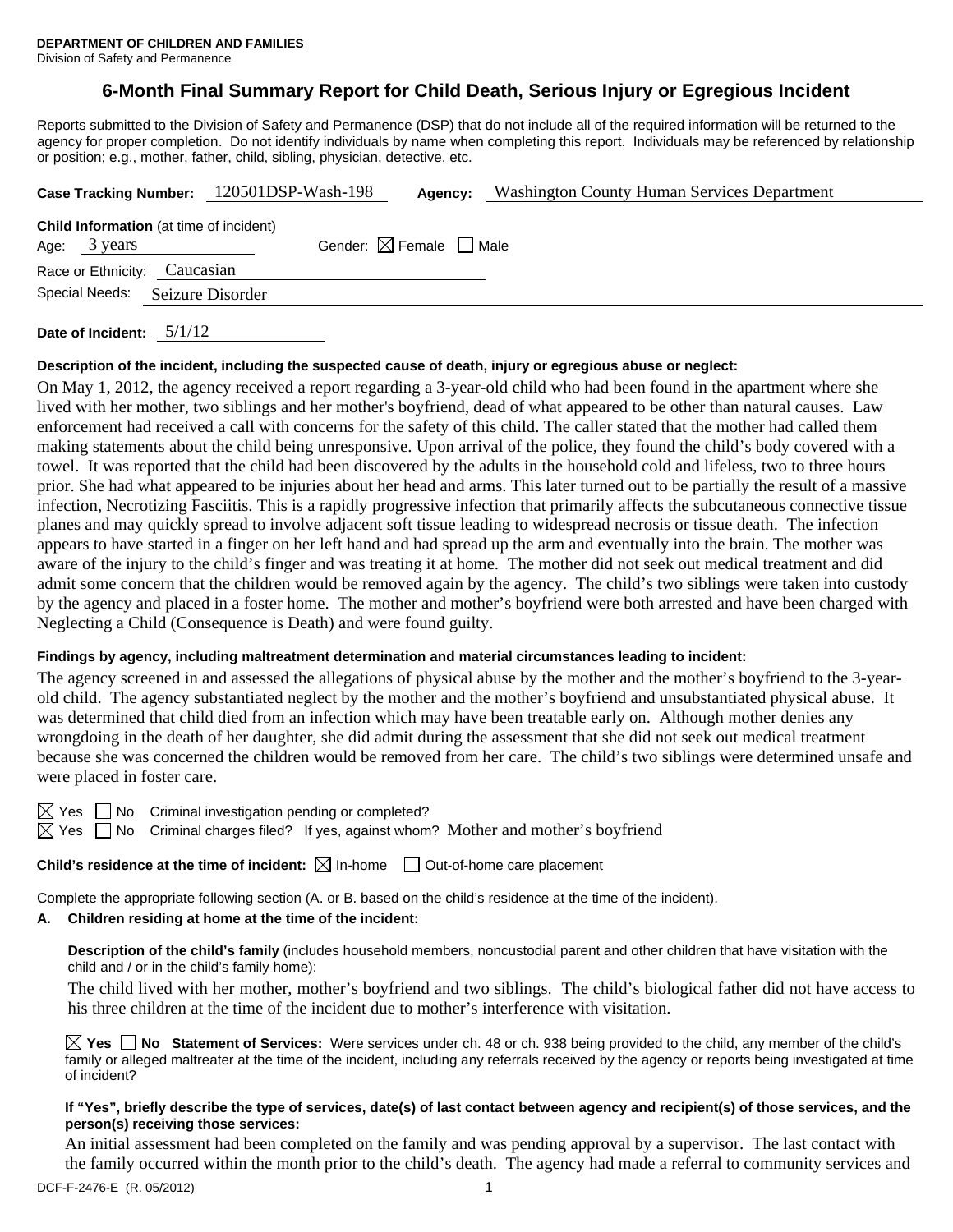was going to close the case.

#### **Summary of all involvement in services as adults under ch. 48 or ch. 938 by child's parents or alleged maltreater in the previous five years:** (Does not include the current incident.)

All three children were removed from their parent's care in 2008 after one of the children had a bruise that could not be explained. A CHIPS petition was filed and guardianship was granted to a family member after both parents failed to meet the conditions of the CHIPS order for return of the children. In January of 2012, the guardian of the children died. No successor guardian had been named and the county of residence required the mother to take the children into her care. In February 2012, a referral was made to the agency with concerns about the mother's ability to care for the children. An assessment was completed and mother was determined to have a stable and safe household for the children. In April 2012, family court overturned the guardianship order and returned full parental responsibilities to both parents.

#### **Summary of actions taken by the agency under ch. 48, including any investigation of a report or referrals to services involving the child, any member of the child's family living in this household and the child's parents and alleged maltreater.** (Does not include the current incident.)

(Note: Screened out reports listed in this section may include only the date of the report, screening decision, and if a referral to services occurred at Access. Reports that do not constitute a reasonable suspicion of maltreatment or a reason to believe that the child is threatened with harm are not required to be screened in for an initial assessment, and no further action is required by the agency.)

On 11/16/06 a service report with concerns that the father was possessive and verbally abusive towards mother was screened out.

On 12/14/06 a referral alleging physical abuse to the 1-month-old infant was screened in. Physical abuse was substantiated by an unknown maltreater. The child was determined safe in the home and the case was closed.

On 12/16/08 a referral alleging physical abuse to the 1-month-old infant was screened in. Physical abuse was substantiated by an unknown maltreater. The children were determined unsafe and were removed from the home.

On 4/27/11 a service report with concerns about the guardians' ability to care for the children was screened out.

On 2/16/12 a service report regarding the passing of the guardian was screened in.

On 2/7/12 a referral alleging neglect by the mother to her three children was screened out as No Threatened Harm or Maltreatment.

On 2/9/12 a referral alleging physical abuse by the grandfather to the 3-year-old child was screened out as No Threatened Harm of Maltreatment.

On 2/10/12 a service report notifying the county where the mother resides and that she would now be caring for her children was screened out.

On 2/13/12 a referral alleging neglect by the mother to her three children was screened in. Neglect was unsubstantiated and the case was pending approval from a supervisor for closure at the time of the incident.

#### **Summary of any investigation involving the child, any member of the child's family and alleged maltreater conducted under ch. 48 or ch. 938 and any services provided to the child and child's family since the date of the incident:**

The agency screened in and assessed the allegations of physical abuse by the mother and the mother's boyfriend to the 3 year-old child. The agency substantiated neglect by the mother and the mother's boyfriend and unsubstantiated physical abuse. It was determined that child died from an infection which may have been treatable early on. Although the mother denies any wrongdoing in the death of her daughter, she did admit that she did not seek out medical treatment because she was concerned the children would be removed from her care. The child's two siblings were determined unsafe and were placed in foster care. The children are currently placed in the care of their biological father and the family continues to receive ongoing case management services.

#### **B. Children residing in out-of-home (OHC) placement at time of incident:**

**Description of the OHC placement and basis for decision to place child there:**